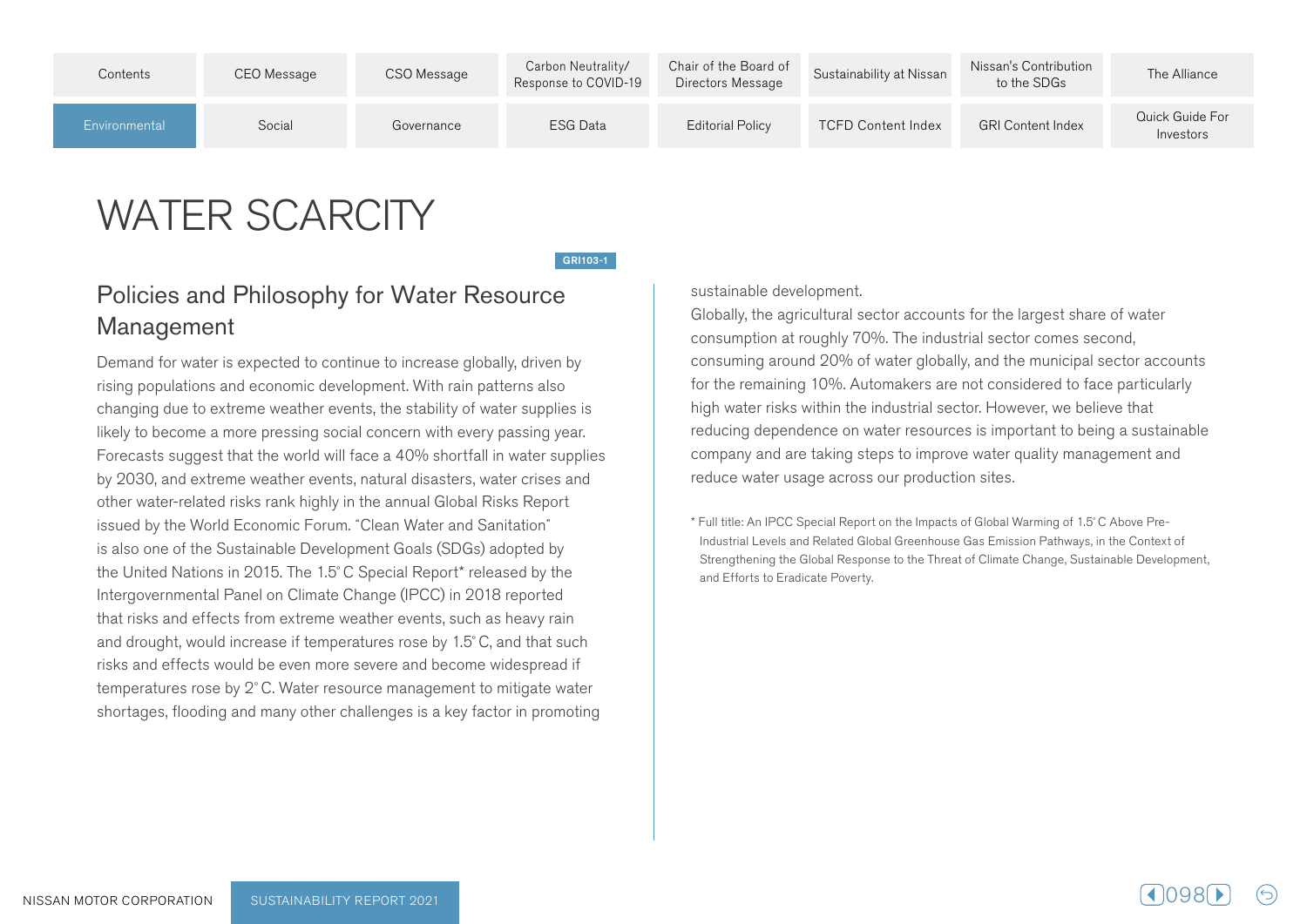| Contents          | CEO Message | CSO Message | Carbon Neutrality/<br>Response to COVID-19 | Chair of the Board of<br>Directors Message | Sustainability at Nissan  | Nissan's Contribution<br>to the SDGs | The Alliance                 |  |
|-------------------|-------------|-------------|--------------------------------------------|--------------------------------------------|---------------------------|--------------------------------------|------------------------------|--|
| Environmental     | Social      | Governance  | <b>ESG Data</b>                            | <b>Editorial Policy</b>                    | <b>TCFD Content Index</b> | <b>GRI Content Index</b>             | Quick Guide For<br>Investors |  |
| GRI103-2 GRI303-2 |             |             |                                            |                                            |                           |                                      |                              |  |

# Water Resource Management

Nissan manages wastewater quality to even stricter standards than required by local regulations at each of its production sites. At sites in Japan, we have further strengthened measures against water pollution by attaching water quality sensors to the discharge points of our wastewater treatment facilities to automatically suspend water discharge if water quality problems are detected. Processing recycled water using reverse osmosis (RO) membrane<sup>\*</sup> has allowed some sites to achieve zero wastewater discharge. Under the Nissan Green Program 2022 (NGP 2022), we aim to reduce water intake at global production sites by 21% by 2022. In order to achieve this, we are taking steps to reduce water usage, such as sharing best practices among plants, investing in equipment and expanding the Nissan Energy Saving Collaboration (NESCO) team into "r NESCO" (r[esource] NESCO). Additionally, since the water resource situation varies considerably from region to region, we assess water risk using our own methods for each of our production sites throughout the world. At sites where a high level of risk is found, we prioritize measures to expand dedicated water sources by building reservoirs to collect rainwater, improving wastewater recycling efficiency and reducing external water intake.

#### **Global Water Risks**



Created based on the World Resources Institute's Aqueduct Water Risk Atlas (aqueduct.wri.org).

\* Reverse osmosis (RO) membrane: The RO membrane is a type of filtration membrane that filters impurities such as ions and salts from water.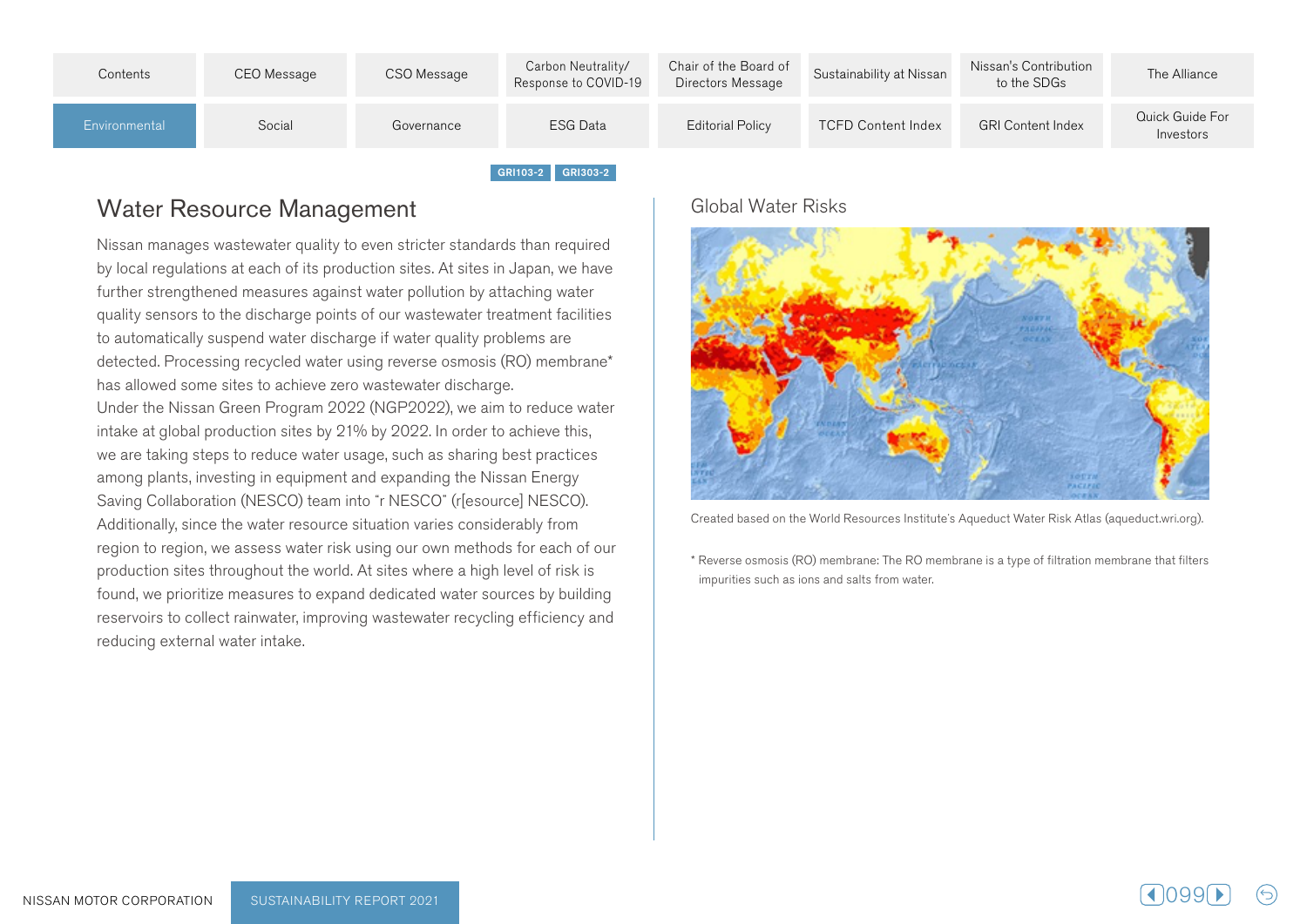

# **Water Resource Achievements**

## **Water Use Reduction**

Plants producing Nissan vehicles and parts are located throughout the world, and they all use water as part of the production process. Nissan strives to manage and reduce water usage at every plant, aiming to achieve a 21% reduction per vehicle produced by fiscal 2022 from 2010 levels. As of fiscal 2020, we had already reduced water usage by 16%, when compared to 2010.

To help achieve this goal, we built reservoirs to collect rainwater at the Chennai Plant in India and the second Aguascalientes Plant in Mexico, and installed wastewater recycling equipment at the Chennai Plant, the Huadu Plant in China and the Oppama Plant in Japan. Our efforts at the Chennai Plant, in particular, were recognized as an excellent example of water resource management by the Confederation of Indian Industry (CII), At Nissan North America (NNA), plants are competing among themselves to





find new ideas for reducing water usage, such as by painting processes and thus filtering wastewater from preimproving water quality. We are also working to reduce water usage at Nissan's Global Headquarters in Yokohama, Japan by processing rainwater and wastewater from kitchens and



Chennai plant, honored by the Confederation of Indian Industry (CII).

other internal sources to be reused for flushing toilets and watering some .plants

### Promoting Reduced Water Use through Wastewater **Recycling**

We installed a sewage treatment facility at the India plant in 2019 to reduce water consumption. After treatment, was tewater was recycled and reused for flushing toilets and watering plants. Next, we added a treatment method using RO membranes to further improve water quality to be reused for cooling for the manufacturing process and cooling towers. As a result, we are able to reduce approximately 78,000 kiloliters of water consumption per year, which is equivalent to the amount of water used by about 320,000 households a day.